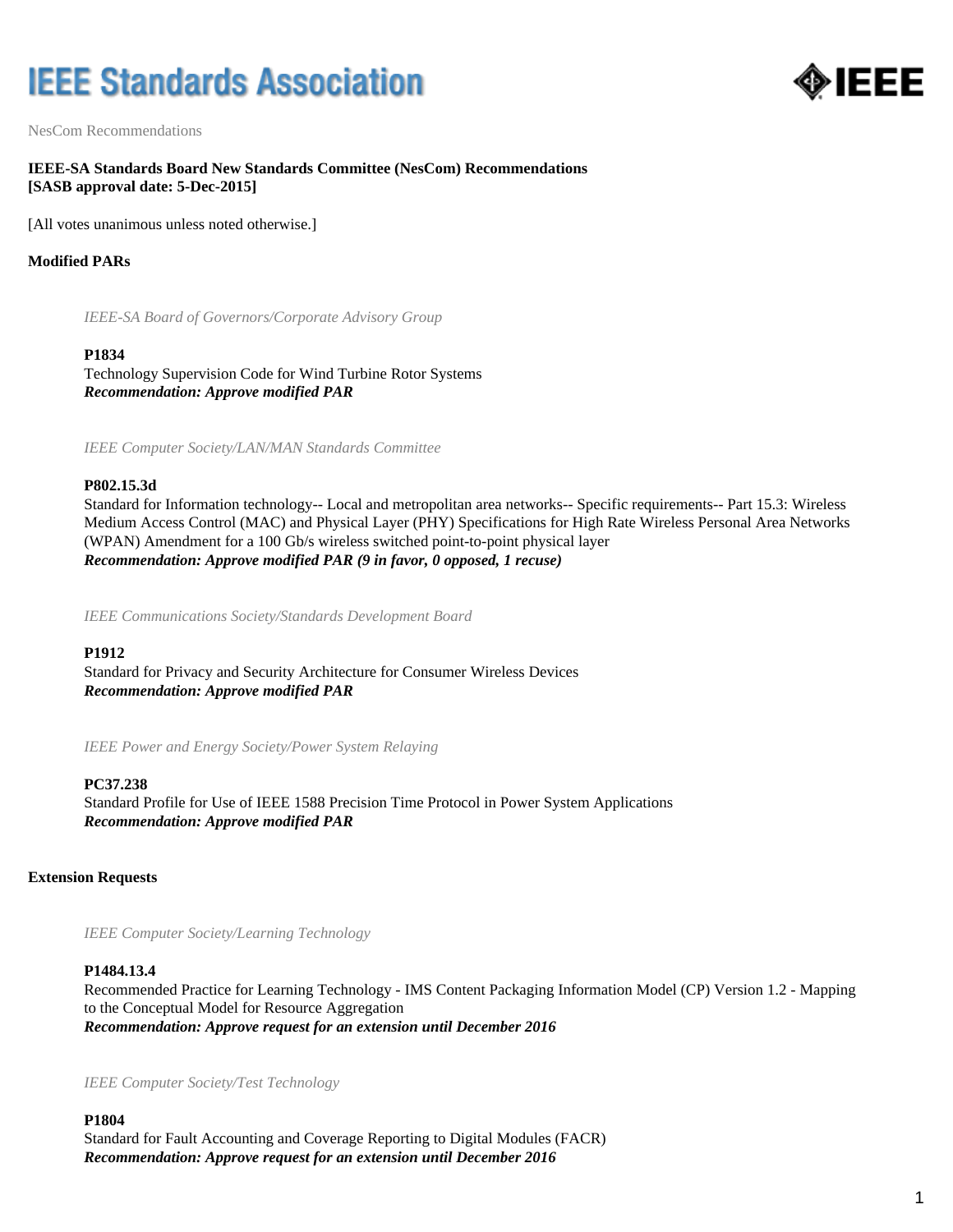#### **P1838**

Standard for Test Access Architecture for Three-Dimensional Stacked Integrated Circuits *Recommendation: Approve request for an extension until December 2018*

*IEEE Communications Society/Standards Development Board*

### **P1903.1**

Standard for Content Delivery Protocols of Next Generation Service Overlay Network (NGSON) *Recommendation: Approve request for an extension until December 2016*

#### **P1903.2**

Standard for Service Composition Protocols of Next Generation Service Overlay Network (NGSON) *Recommendation: Approve request for an extension until December 2016*

### **P1903.3**

Standard for Self-Organizing Management Protocols of Next Generation Service Overlay Network (NGSON) *Recommendation: Approve request for an extension until December 2016*

#### **P1907.1**

Standard for Network-Adaptive Quality of Experience (QoE) Management Scheme for Real-Time Mobile Video Communications *Recommendation: Disapprove request for an extension*

#### **P1908.1**

Virtual Keyboard Standard for Indic Languages *Recommendation: Conditionally approve request for an extension until 2017; contingent upon placing text from comment 3.1 in dialog into section 2 on the PAR.*

*IEEE Industry Applications Society/Petroleum & Chemical Industry*

#### **P1814**

Recommended Practice for Electrical System Design Techniques to Improve Electrical Safety *Recommendation: Approve request for an extension until December 2017*

#### **P80005-2**

Cold Ironing Part 2: High Voltage Shore Connection (HVSC) Systems - Communication Interface Description *Recommendation: Approve request for an extension until December 2017*

*IEEE Industry Applications Society/Technical Books Coordinating Committee*

#### **P3001.11**

Recommended Practice for Application of Controllers and Automation to Industrial and Commercial Power Systems *Recommendation: Approve request for an extension until December 2016*

#### **P3002.2**

Recommended Practice for Conducting Load-Flow Studies of Industrial and Commercial Power Systems *Recommendation: Approve request for an extension until December 2017*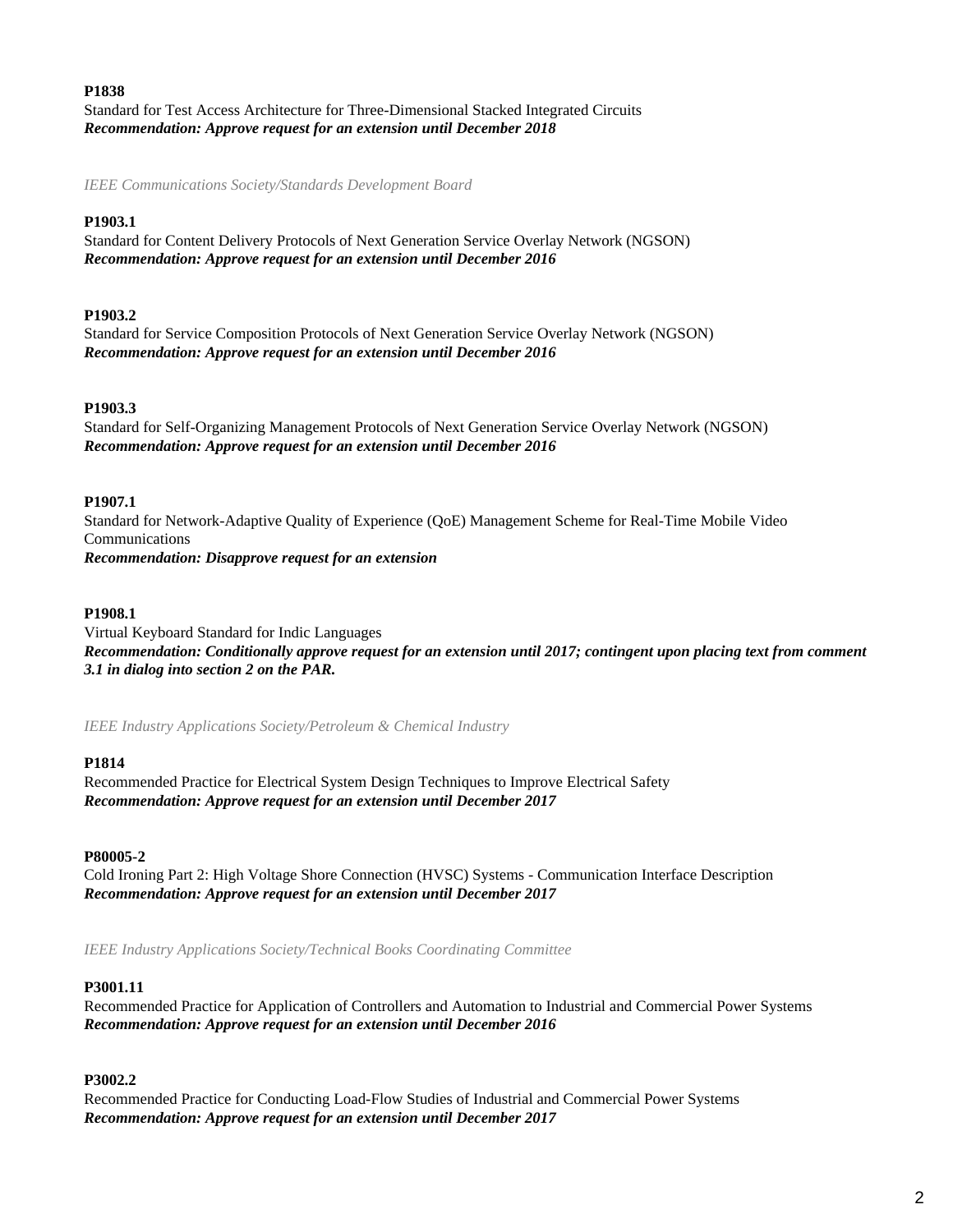#### **P3002.3**

Recommended Practice for Conducting Short-Circuit Studies of Industrial and Commercial Power Systems *Recommendation: Approve request for an extension until December 2017 (8 in favor, 2 opposed)*

#### **P3002.7**

Recommended Practice for Conducting Motor-Starting Studies in Industrial and Commercial Power Systems *Recommendation: Approve request for an extension until December 2017 (5 in favor, 3 opposed, 1 abstain)*

#### **P3002.8**

Recommended Practice for Conducting Harmonic-Analysis Studies of Industrial and Commercial Power Systems *Recommendation: Approve request for an extension until December 2017 (7 in favor, 2 opposed)*

#### **P3004.7**

Recommended Practice for the Protection of Power Cables and Busway Used in Industrial and Commercial Power Systems *Recommendation: Approve request for an extension until December 2017 (7 in favor, 2 opposed)*

#### **P3004.9**

Recommended Practice for the Protection of Power Transformers Used in Industrial and Commercial Power Systems *Recommendation: Approve request for an extension until December 2017*

#### **P3004.13**

Recommended Practice for Overcurrent Coordination in Industrial and Commercial Power Systems *Recommendation: Approve request for an extension until December 2017*

*IEEE Instrumentation and Measurement Society/TC4 - High Frequency Measurement*

#### **P287.1**

Standard for Precision Coaxial Connectors at RF, Microwave and Millimeter-wave Frequencies *Recommendation: Approve request for an extension until December 2018*

*IEEE Microwave Theory and Techniques Society/Standards Coordinating Committee*

#### **P1549-2011/Cor 1**

IEEE Standard for Microwave Filter Definitions - Corrigendum 1 *Recommendation: Approve request for an extension until December 2016 (8 in favor, 1 recuse).*

*IEEE Power and Energy Society/Energy Development & Power Generation*

#### **P421.5**

Recommended Practice for Excitation System Models for Power System Stability Studies *Recommendation: Approve request for an extension until December 2016*

*IEEE Power and Energy Society/Electric Machinery*

#### **P112**

Standard Test Procedure for Polyphase Induction Motors and Generators *Recommendation: Approve request for an extension until December 2016*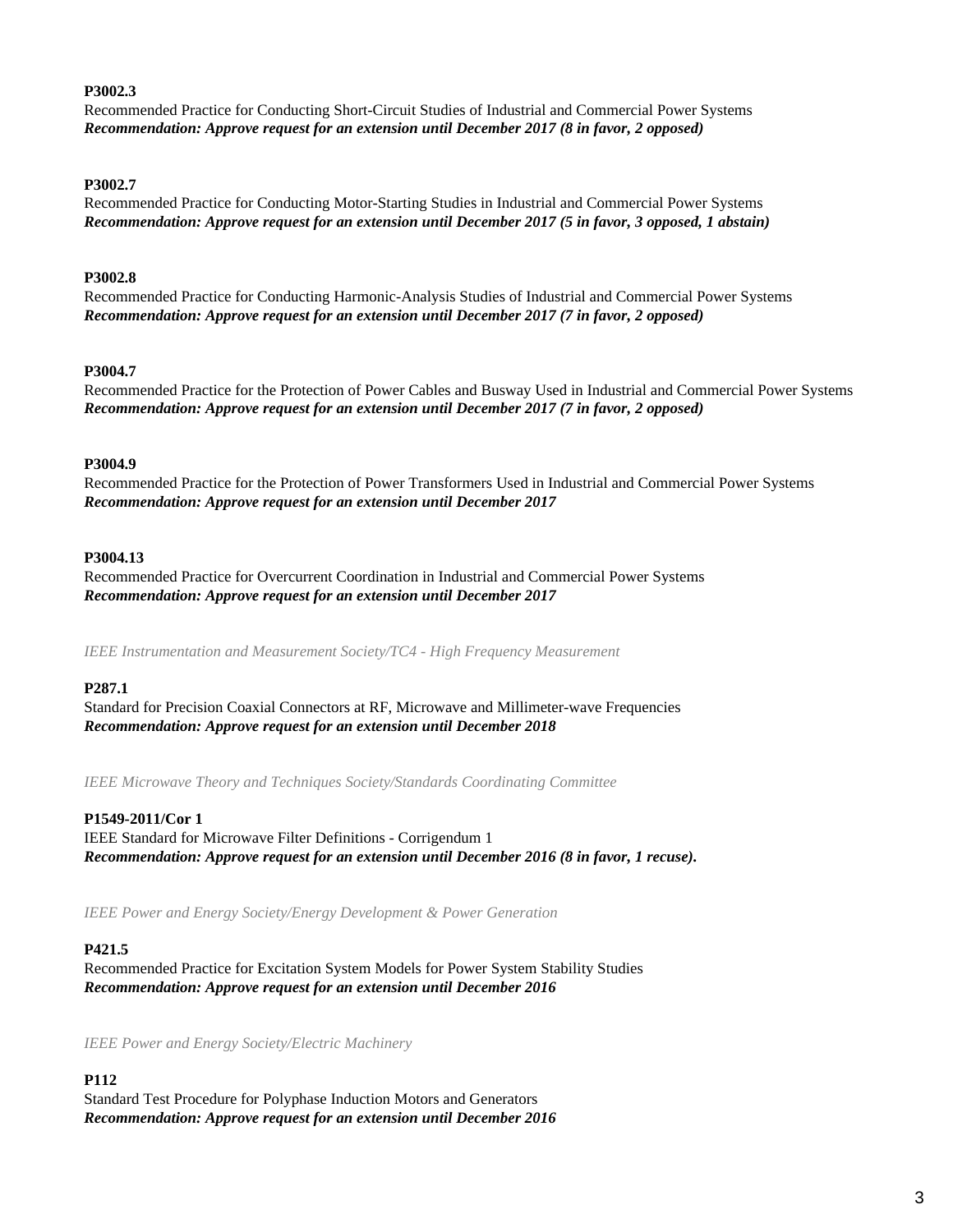#### **P386**

Standard for Separable Insulated Connector Systems for Power Distribution Systems rated 2.5 kV through 35 kV *Recommendation: Approve request for an extension until December 2016*

#### **PC62.22.1**

Guide for the Connection of Surge Arresters to Protect Insulated Shielded Electric Power Cable Systems Up to 46 kV *Recommendation: Conditionally approve request for an extension until December 2016; contingent upon moving the acronym definition from section 8.1 into section 2 on the PAR.*

*IEEE Power and Energy Society/Power System Relaying*

#### **PC37.113**

Guide for Protective Relay Applications to Transmission Lines *Recommendation: Disapprove request for an extension because the project was recommended for approval by RevCom.*

*IEEE Power and Energy Society/Stationary Batteries Committee*

#### **P946**

Recommended Practice for the Design of DC Power Systems for Stationary Applications *Recommendation: Approve request for an extension until December 2017*

#### **P1679.1**

Guide for the Characterization and Evaluation of Lithium-Based Batteries in Stationary Applications *Recommendation: Defer request for an extension until the next NesCom meeting with a request that more information is provided in section 2 on the PAR. (8 in favor 1 opposed)*

#### **P1679.2**

Guide for the Characterization and Evaluation of Sodium-Based Batteries in Stationary Applications *Recommendation: Approve request for an extension until December 2017*

*IEEE Power and Energy Society/Surge Protective Devices/Low Voltage*

#### **PC62.33**

Standard for Test Methods and Performance Values of Metal-Oxide Varistor Surge Protective Components *Recommendation: Approve request for an extension until December 2016*

*IEEE Power and Energy Society/Substations*

#### **P1268**

Guide for Safety in the Installation of Mobile Substation Equipment *Recommendation: Approve request for an extension until December 2016*

#### **P1427**

Guide for Recommended Electrical Clearances and Insulation Levels in Air Insulated Electrical Power Substations *Recommendation: Approve request for an extension until December 2017*

#### **P1815.1**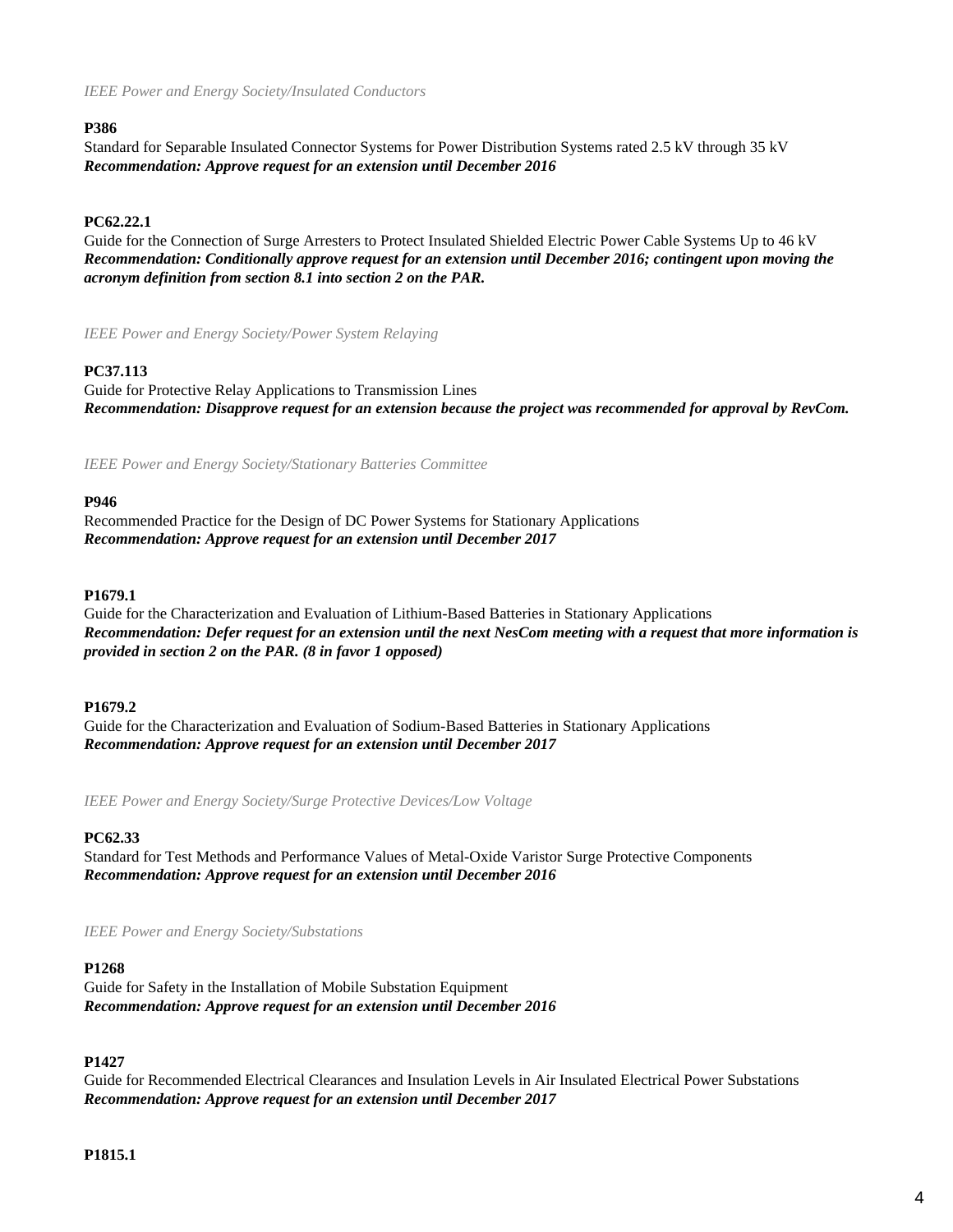Standard for Exchanging Information Between Networks Implementing IEC 61850 and IEEE Std 1815 (Distributed Network Protocol - DNP3) *Recommendation: Disapprove request for an extension because the project was recommended for approval by RevCom.*

*IEEE Power and Energy Society/Switchgear*

#### **PC37.06.1**

Recommended Practice for Preferred Ratings for High-Voltage (>1000 volts) AC Circuit Breakers Designated Definite Purpose for Fast Transient Recovery Voltage Rise Times *Recommendation: Defer request for an extension until the next NesCom meeting with a request to clarify section 2 on the PAR. (8 in favor, 1 opposed)*

#### **PC37.10.1**

Guide for the Selection of Monitoring for Circuit Breakers *Recommendation: Disapprove request for an extension (6 in favor, 2 opposed, 1 abstain)*

#### **PC37.20.7**

Guide for Testing Switchgear Rated 38 kV or Below for Internal Arcing Faults *Recommendation: Approve request for an extension until December 2017*

*IEEE Power and Energy Society/Transmission and Distribution*

#### **P751**

Guide for Design of Wood Transmission Structures *Recommendation: Approve request for an extension until December 2017 (8 in favor, 1 opposed)*

*IEEE Power and Energy Society/Transformers*

#### **PC57.12.24**

Standard for Submersible, Three-Phase Transformers, 3750 kVA and Smaller: High Voltage, 34 500 GrdY/19 920 Volts and Below; Low Voltage, 600 Volts and Below *Recommendation: Approve request for an extension until December 2017*

#### **PC57.12.36**

Standard Requirements for Liquid-Immersed Distribution Substation Transformers *Recommendation: Approve request for an extension until December 2017*

#### **PC57.19.04**

Standard Performance Characteristics and Dimensions for High Current Power Transformer Bushings with Rated Continuous Current in Excess of 5000 A in Bus Enclosures *Recommendation: Approve request for an extension until December 2017*

#### **PC57.156**

Guide for Tank Rupture Mitigation of Liquid-Immersed Power Transformers and Reactors *Recommendation: Approve request for an extension until December 2017*

*IEEE-SASB Coordinating Committees/SCC39 - International Committee on Electromagnetic Safety*

#### **P62704-1**

Standard for Determining the Peak Spatial Average Specific Absorption Rate (SAR) in the Human Body from Wireless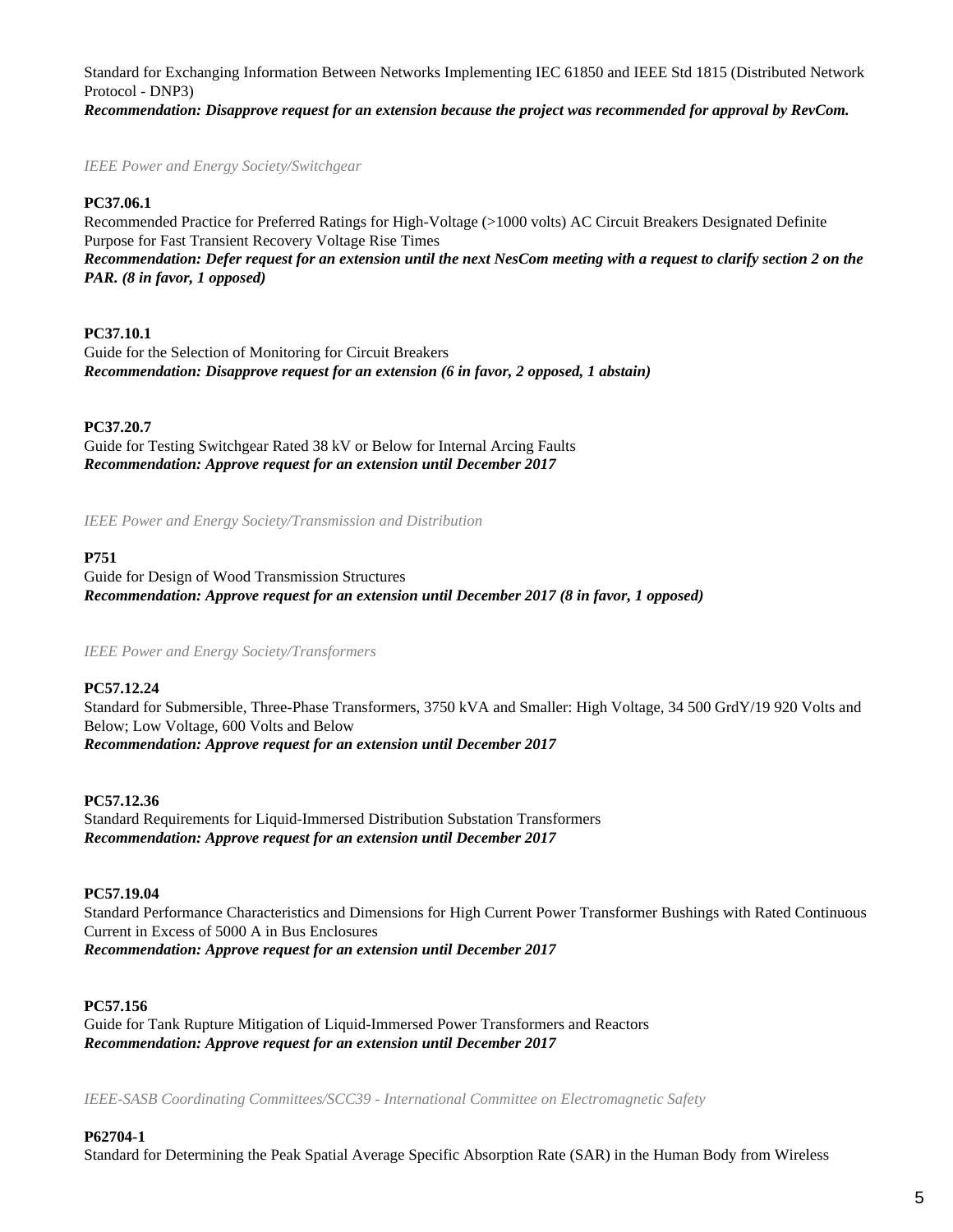Communications Devices, 30 MHz - 6 GHz Part 1: General Requirements for using the Finite Difference Time Domain (FDTD) Method for SAR Calculations

*Recommendation: Approve request for an extension until December 2016*

## **P62704-2**

Standard for Determining the Peak Spatial Average Specific Absorption Rate (SAR) in the Human Body from Wireless Communications Devices, 30 MHz - 6 GHz Part 2: Specific Requirements for Finite Difference Time Domain (FDTD) Modelling of Exposure from Vehicle Mounted Antennas

*Recommendation: Approve request for an extension until December 2016*

#### **P62704-3**

Determining the Peak Spatial-Average Specific Absorption Rate (SAR) in the Human Body from Wireless Communications Devices, 30 MHz - 6 GHz Part 3: Specific Requirements for using the Finite Difference Time Domain (FDTD) Method for SAR Calculations of Mobile Phones

*Recommendation: Conditionally approve request for an extension until December 2017; contingent upon changing the wording in section 2 on the PAR from interlab study to interlaboratory comparison. (8 in favor, 1 opposed)*

#### **P62704-4**

Standard for Determining the Peak Spatial-Average Specific Absorption Rate (SAR) in the Human Body from Wireless Communications Devices, 30 MHz - 6 GHz: General Requirements for Using the Finite Element Method (FEM) for SAR Calculations and Specific Requirements for Modeling Vehicle-Mounted Antennas and Personal Wireless Devices *Recommendation: Approve request for an extension until December 2017*

### **New PARs**

*IEEE Computer Society/LAN/MAN Standards Committee*

#### **P802.3ca**

Approved Draft Standard for Ethernet Amendment: Physical Layer Specifications and Management Parameters for 25 Gb/s, 50 Gb/s, and 100 Gb/s Passive Optical Networks

*Recommendation: Approve new PAR until December 2019*

#### **P802.3cb**

Approved Draft Standard for Ethernet Amendment: Physical Layer Specifications and Management Parameters for 2.5 Gb/s and 5 Gb/s Operation over Backplane and Copper Cables *Recommendation: Approve new PAR until December 2019*

#### **P802.15.4t**

Standard for Local and metropolitan area networks--Part 15.4: Low-Rate Wireless Personal Area Networks (LR-WPANs) Amendment for a Higher Rate Physical (PHY) Layer *Recommendation: Conditionally approve new PAR until December 2019; contingent upon adding (2 Mb/s) after Higher Rate in the title.*

#### **P802.15.4u**

Standard for Local and Metropolitan Area Networks -Part 15.4: Low-Rate Wireless Personal Area Networks (LR-WPANs) Amendment for Use of the 865-867 MHz Band in India *Recommendation: Approve new PAR until December 2019*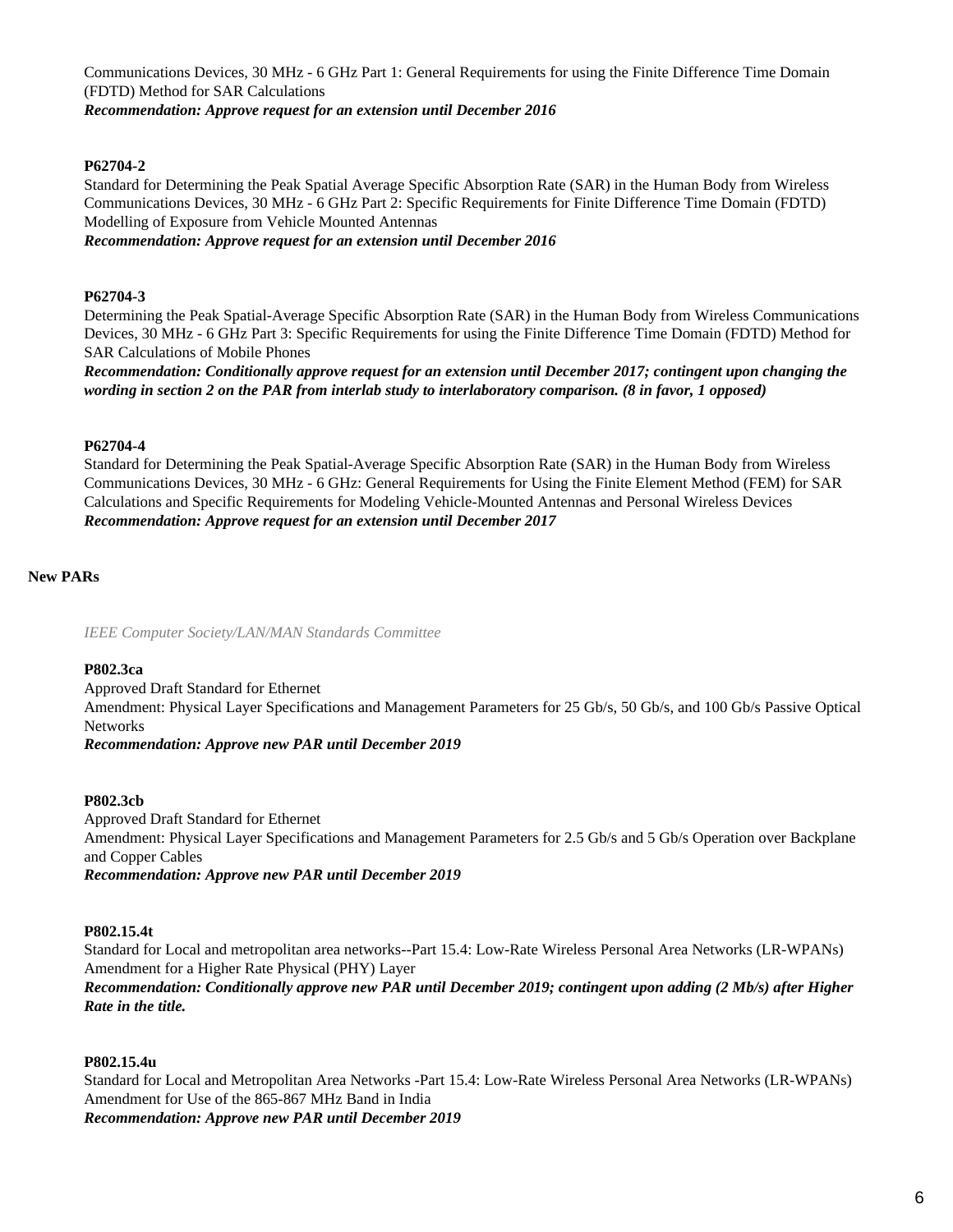#### **P802d**

Standard for Local and Metropolitan Area Networks: Overview and Architecture Amendment: Uniform Resource Names (URN) Namespace *Recommendation: Approve new PAR until December 2019*

*IEEE Computer Society/Standards Activities Board*

#### **P1857.8**

Standard for 2nd Generation Audio Coding *Recommendation: Approve new PAR until December 2019 (6 in favor, 2 opposed, 1 abstain)*

#### **P1857.9**

Standard for Immersive Visual Content Coding *Recommendation: Approve new PAR until December 2019 (4 in favor, 2 opposed, 3 abstain)*

*IEEE Communications Society/Standards Development Board*

#### **P1914.1**

Standard for Packet-based Fronthaul Transport Networks *Recommendation: Defer new PAR until the next NesCom meeting. Guidance will be provided by NesCom members and staff. (7 in favor, 1 opposed, 1 abstain)*

#### **P1915.1**

Standard for Software Defined Networking and Network Function Virtualization Security *Recommendation: Approve new PAR until December 2019*

#### **P1916.1**

Standard for Software Defined Networking and Network Function Virtualization Performance *Recommendation: Approve new PAR until December 2019*

#### **P1917.1**

Standard for Software Defined Networking and Network Function Virtualization Reliability *Recommendation: Approve new PAR until December 2019*

*IEEE Engineering in Medicine and Biology Society/IEEE 11073 Standards Committee*

#### **P11073-10101b**

Health informatics -- Point-of-care medical device communication -- Part 10101: Nomenclature Amendment 2: Additional definitions *Recommendation: Approve new PAR until December 2019*

#### **P11073-10103a**

Health informatics--Point-of-care medical device communication Part 10103: Nomenclature--Implantable device, cardiac Amendment 1: Additional definitions *Recommendation: Approve new PAR until December 2019*

*IEEE Electromagnetic Compatibility Society/Standards Development Committee*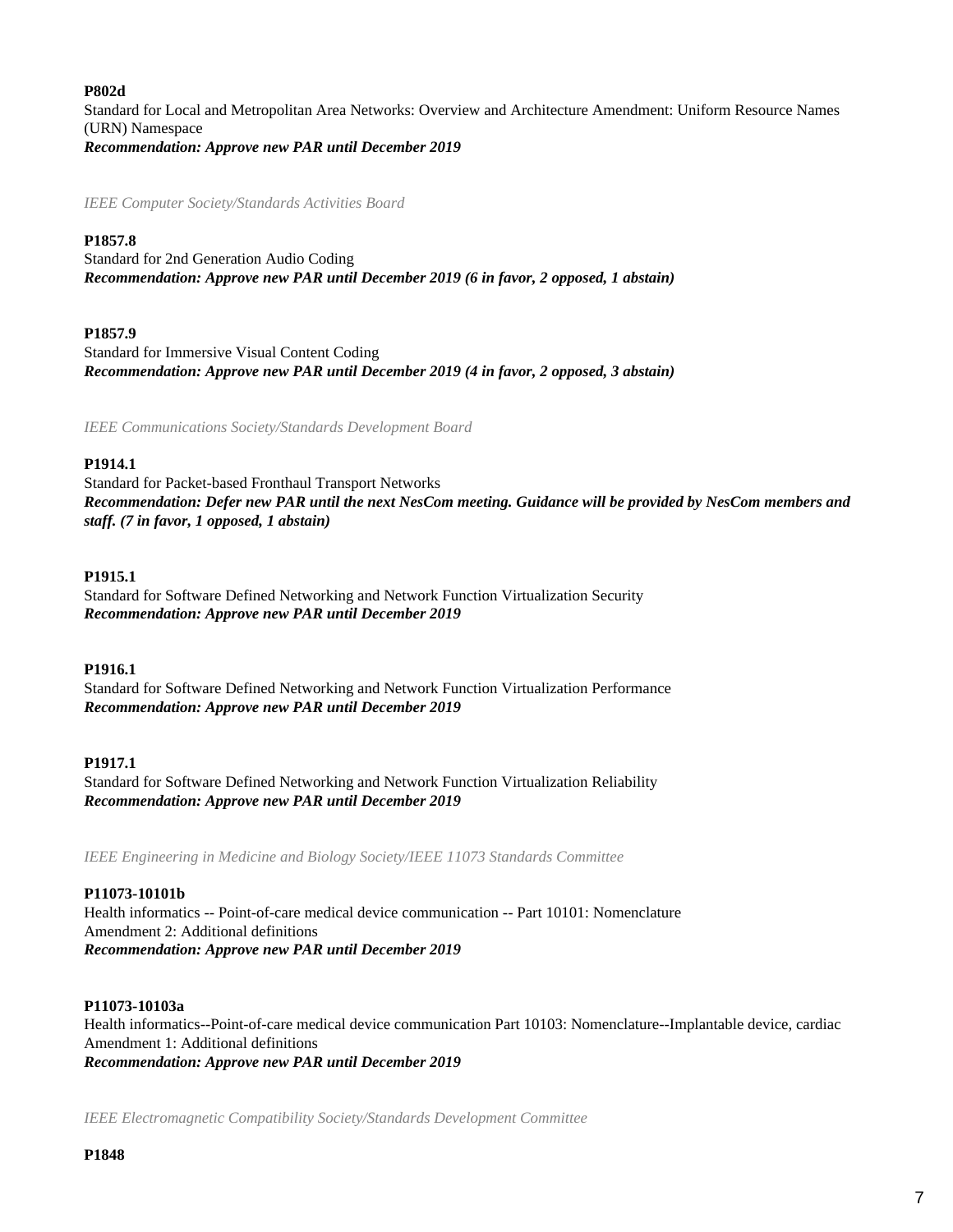Techniques & Measures to Manage Risks With Regard to Electromagnetic Disturbances *Recommendation: Defer new PAR until the next NesCom meeting with request to edit sections 7 and 8 on the PAR. (4 in favor, 2 opposed, 3 abstain)*

*IEEE Power and Energy Society/Nuclear Power Engineering*

#### **P62582-6**

Nuclear power plants -- Instrumentation and control important to safety -- Electrical equipment condition monitoring methods. Part 6: Insulation resistance *Recommendation: Approve new PAR until December 2019*

*IEEE Power and Energy Society/Switchgear*

#### **PC37.100.5**

Common Definitions for Switchgear *Recommendation: Approve new PAR until December 2019*

#### **PARs for the Revision of Standards**

*IEEE Antennas and Propagation Society/Antennas*

#### **P149**

Recommended Practice for Antenna Measurements *Recommendation: Approve PAR for the revision of a standard until December 2019*

#### **P1502**

Recommended Practice for Radar Cross-Section Test Procedures *Recommendation: Approve PAR for the revision of a standard until December 2019*

*IEEE Antennas and Propagation Society/Propagation*

#### **P211**

Standard Definitions of Terms for Radio Wave Propagation *Recommendation: Approve PAR for the revision of a standard until December 2019*

*IEEE Computer Society/Microprocessor Standards Committee*

#### **P1722.1**

Standard for Device Discovery, Connection Management, and Control Protocol for Time-Sensitive Networking Systems *Recommendation: Approve PAR for the revision of a standard until December 2019 (8 in favor, 1 abstain)*

*IEEE Electromagnetic Compatibility Society/Standards Development Committee*

#### **P1597.1**

Standard for Validation of Computational Electromagnetics Computer Modeling and Simulations *Recommendation: Approve PAR for the revision of a standard until December 2019 (8 in favor, 1 abstain)*

*IEEE Industry Applications Society/Petroleum & Chemical Industry*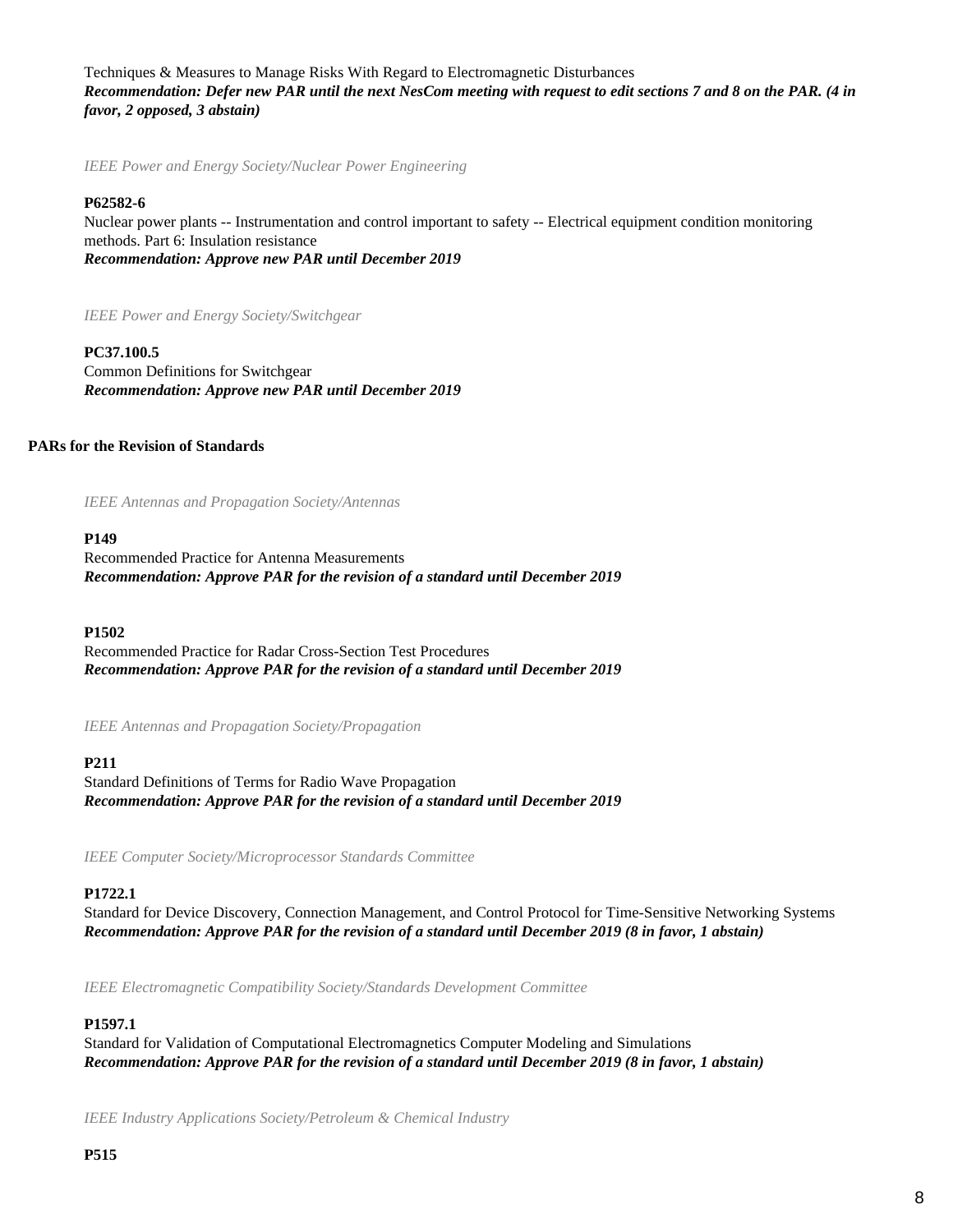Standard for the Testing, Design, Installation, and Maintenance of Electrical Resistance Trace Heating for Industrial Applications *Recommendation: Approve PAR for the revision of a standard until December 2019*

*IEEE Power and Energy Society/Electric Machinery*

#### **P115**

Guide for Test Procedures for Synchronous Machines Part I--Acceptance and Performance Testing Part II--Test Procedures and Parameter Determination for Dynamic Analysis *Recommendation: Approve PAR for the revision of a standard until December 2019*

*IEEE Power and Energy Society/Insulated Conductors*

### **P1617**

Guide for Assessment, Mitigation, and Control of Corrosion of Metallic Shields in Extruded Dielectric Cables rated 5 kV to 46 kV

*Recommendation: Approve PAR for the revision of a standard until December 2019*

*IEEE Power and Energy Society/Power System Relaying*

### **PC37.108**

Guide for the Protection of Secondary Network Systems *Recommendation: Approve PAR for the revision of a standard until December 2019*

**PC37.233**

Guide for Power System Protection Testing *Recommendation: Approve PAR for the revision of a standard until December 2019*

#### *IEEE Power and Energy Society/Switchgear*

#### **PC37.24**

Guide for Evaluating the Effect of Solar Radiation on Outdoor Metal-Enclosed Switchgear *Recommendation: Approve PAR for the revision of a standard until December 2019*

*IEEE-SASB Coordinating Committees/SCC20 - Test and Diagnosis for Electronic Systems*

#### **P1505.1**

Standard for the Common Test Interface Pin Map Configuration for High-Density, Single-Tier Electronics Test Requirements Utilizing IEEE Std 1505 *Recommendation: Approve PAR for the revision of a standard until December 2019*

#### **P1636**

Standard for Software Interface for Maintenance Information Collection and Analysis (SIMICA) *Recommendation: Approve PAR for the revision of a standard until December 2019*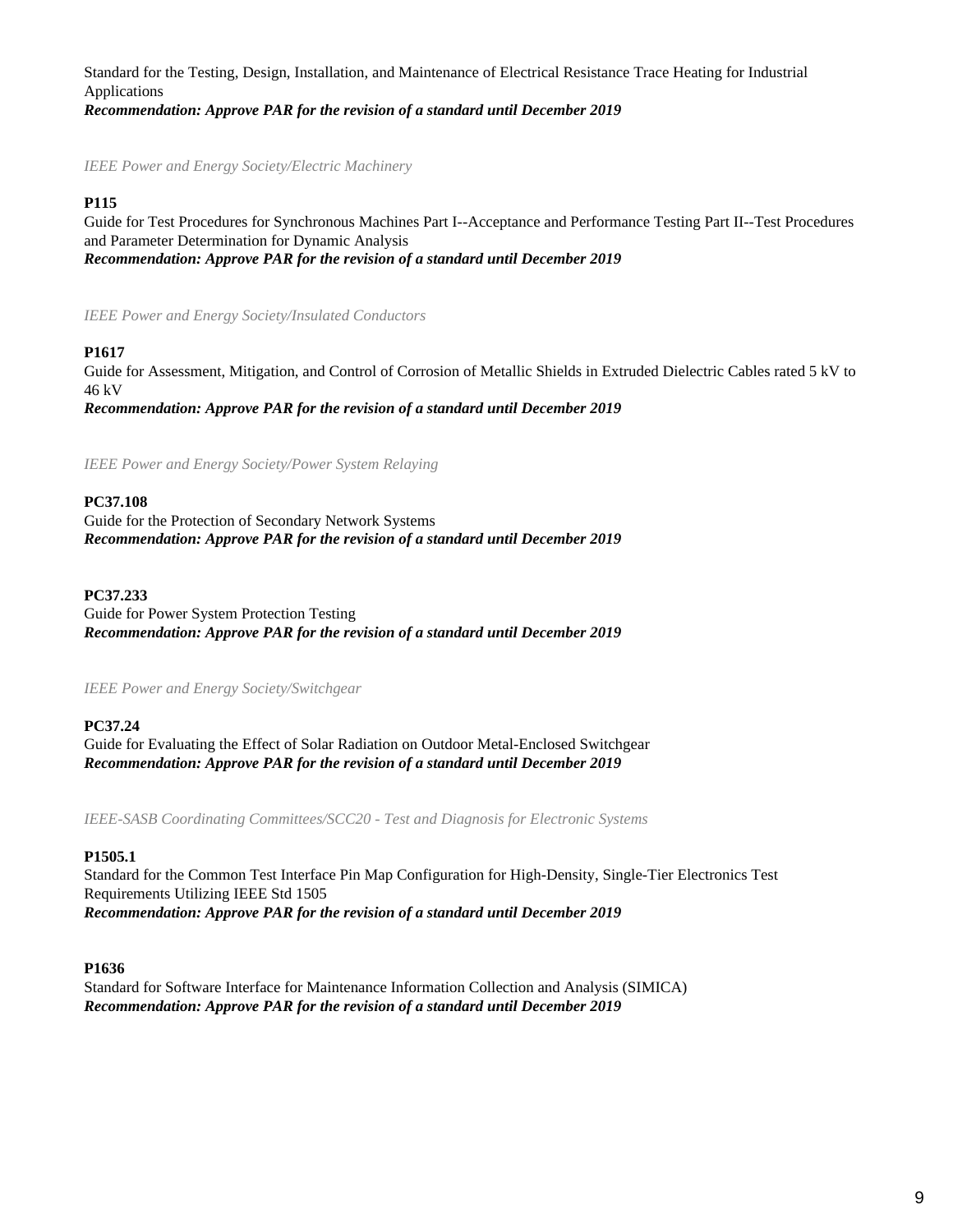# PARS FOR ADMINISTRATIVE WITHDRAWAL – DECEMBER 2015

**P1619** (C/IA) Standard for Cryptographic Protection of Data on Block-Oriented Storage Devices (Revision PAR)

# **P25010** (C/S2ESC)

Standard -- Adoption of ISO/IEC 25010-2010 Systems and Software Engineering -- Systems and Software Quality Requirements and Evaluation (SQuaRE) -- System and Software Quality Models (New PAR)

**P1822** (EMB/Stds Com) Standard for Digital Microscope Analyzer, Whole Slide Image Scanner and Digital Microscope (New PAR)

# **P1580.1** (IAS/PCI)

Recommended Practice for Insulated Bus Pipe for Use on Shipboard and Fixed or Floating Platforms (New PAR)

# **P1595** (PE/ED&PG)

Standard for Designating and Quantifying Green Energy Projects in the Electricity Sector (New PAR)

**P1254** (PE/IC) Guide for Soil Thermal Stability (New PAR)

# **P692a** (PE/NPE)

Standard Criteria for Security Systems for Nuclear Power Generating Stations Amendment a: Alignment with Recent Industry Security Approach **Changes** 

(Amendment PAR)

# **PC93.3** (PE/PSC)

Standard for the Requirements for Power-Line Carrier Line Traps (30-500 kHz) (New PAR)

**P1562** (SASB/SCC21)